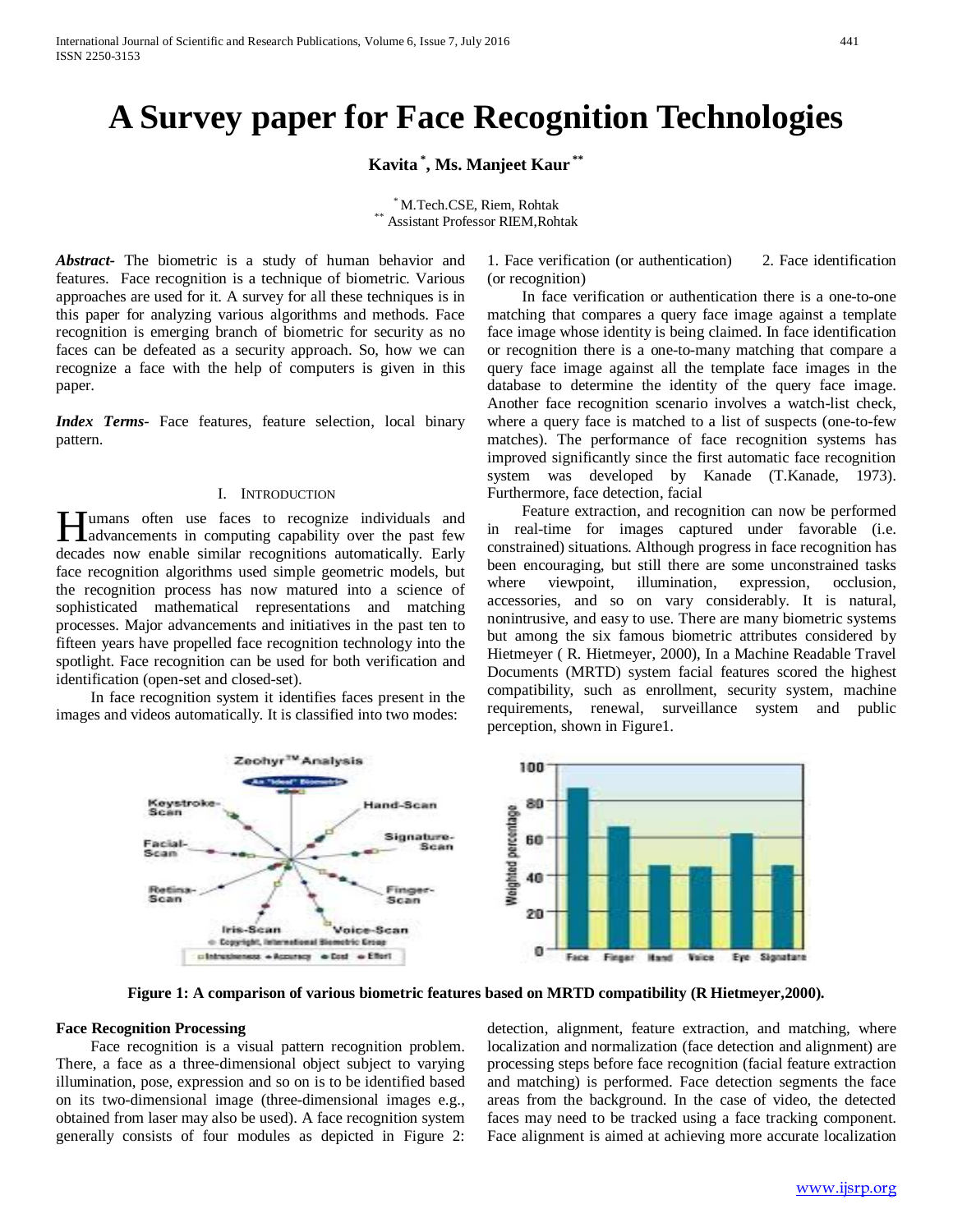and at normalizing faces thereby whereas face detection provides coarse estimates of the location and scale of each detected face. Facial components, such as eyes, nose, and mouth and facial outline, are located; based on the location points, the input face image is normalized with respect to geometrical properties, such as size and pose, using geometrical transforms or morphing. The face is usually further normalized with respect to photometrical properties such illumination and gray scale. After a face is normalized geometrically and photo-metrically, feature extraction is performed to provide effective information that is useful for distinguishing between faces of different persons and<br>  $\frac{Input \, Face}{Image}$  stable with respect to the geometrical and photometrical variations. For face matching, the extracted feature vector of the input face is matched against those of enrolled faces in the database; it outputs the identity of the face when a match is found with sufficient confidence or indicates an unknown face otherwise. Face recognition results depend highly on features that are extracted to represent the face pattern and classification methods used to distinguish between faces whereas face localization and normalization are the basis for extracting effective features. These problems may be analyzed from the viewpoint of face subspaces or manifolds, as follows.



**Figure 2: Face Recognition processing flow.**

### II. LITERATURE SURVEY

 Face recognition has been an active research area over last 40 years. The face recognition research has several disciplines such as image processing, machine learning approach, pattern recognition, computer vision, and neural networks. Classification is the main problem. In the process of face recognition it includes, to train the face images from the known individuals and then to classify the newly coming test images into one of the classes. The problem of face recognition is easily solved by

Humans where limited memory can be the main problem. The problems or limitations for a machine learning face recognition system are:

- 1. Facial expression change
- 2. Illumination variation
- 3. Ageing
- 4. Pose change
- 5. Scaling factor (i.e. size of the image)
- 6. Frontal vs. profile
- 7. Presence and absence of spectacles, beard, mustache etc.
- 8. Occlusion due to scarf, mask or obstacles in front.

 In automatic face recognition system the main complicated task is that it involves detection of faces from a cluttered background, facial feature extraction, and face recognition. A complete face recognition system has to solve all sub-problems, where each one is a separate research problem. Image template based and geometry feature-based are the two classes of face recognition system algorithms. In template based method it (Robert J. 1981 ) compute the correlation between a face image and one or more model of face image templates to estimate the face image identity from the database. Brunelli and Poggio (R. Brunelli, 1993) suggest the optimal strategy for face recognition system which is holistic and corresponds to template matching. The statistical tools such as Support Vector machines (SVM) (E. Osuna, 1997), (Vladimir N, 1995) Independent component Analysis, Principal Component Analysis (PCA) (L. Sirovich, 1987), (Matthew Turk, 1991), Linear Discriminant Analysis (LDA) (Peter N.Belhumeur et.al, 1997), kernel methods (Bernhard Scholkopf et.al, 1998 ), (M. H. Yang, 2002), and neural networks (A. Jonathan, 1995),

(Steve Lawrence, 1998), (T. Poggio, 1994) used to construct a suitable database of face image templates.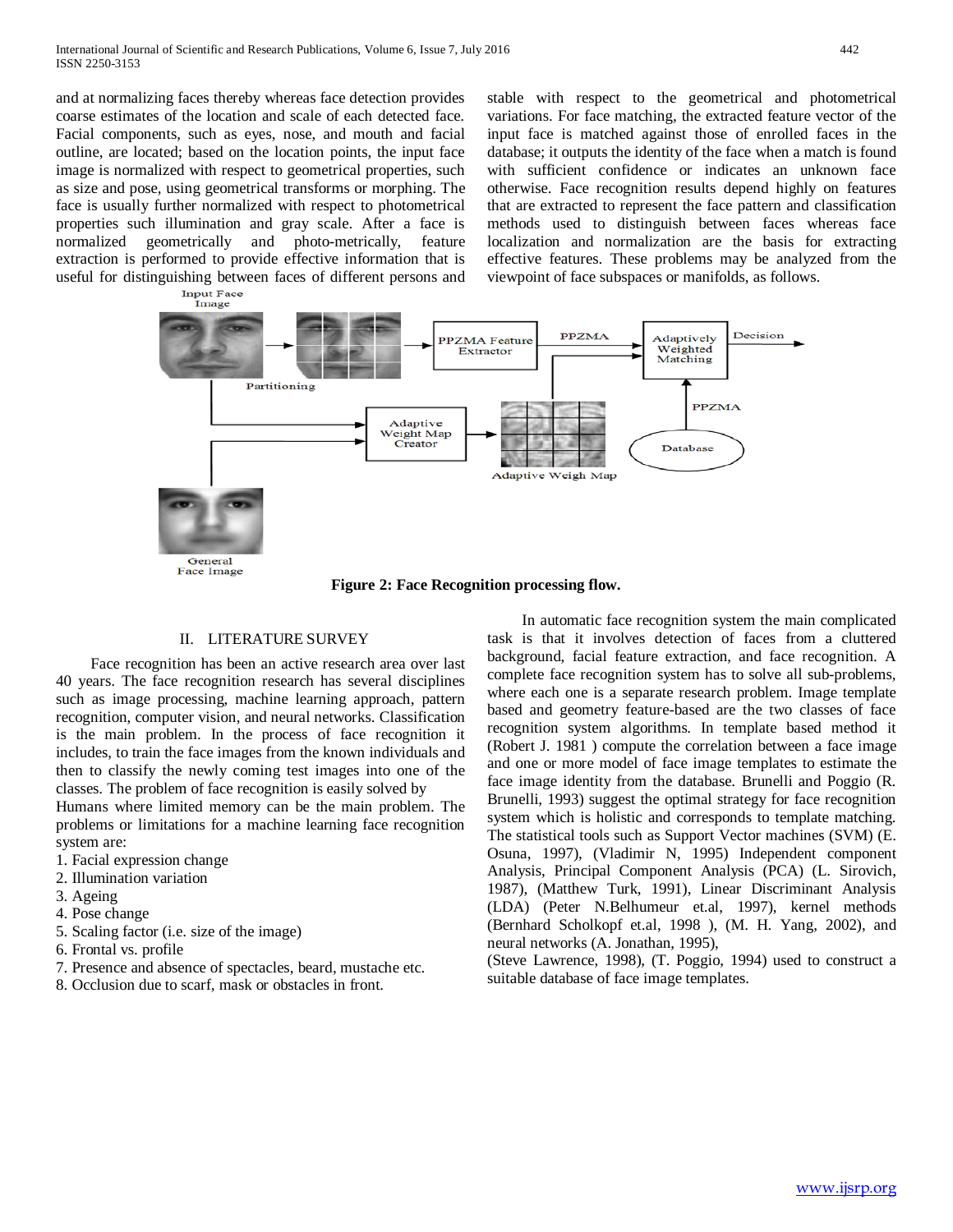

**Figure 3: Summary of approaches to face recognition with FAR analysis .**

 Other than neural network approach and statistical approach there are other approaches known as hybrid approaches which are the combination of both statistical pattern recognition techniques and neural network systems. Examples for hybrid approaches include the combination of PCA and Radial Basis Function (RBF) neural network (M.J. Er, 1999), (C. E. Thomaz et. al, 1998).Among other methods, people have used range (R. Chellappa, 1995), infra-red scanned (Y.Yoshitomi et. al, 1997) and profile (Z. Liposcak, 1999) images for face recognition. While templates can be viewed as features, they mostly capture global features of the face image. Facial occlusion (Face images with goggles, specs, scarf etc) and low resolution is often difficult to handle in these given approaches.

 In the geometry feature based methods the explicit local facial features are found, and their geometric relationships. Cootes et al. (Andreas Lanitis et.al, 1997) have presented an active shape model which was the extending approach by Yuille (Alan L, 1991). Wiskott et al.( aurenz Wiskott, 1997) developed an elastic bunch graph matching algorithm for face identification. Penev et al. (P. Penev, 1996) developed PCA into Local Feature Analysis (LFA). This technique is one of the most successful and useful commercial face recognition systems, Face It. The summary of approaches to face recognition is shown in Fig. 3.

#### **Template based Methods**

 Template matching is conceptually related to holistic approach which attempts to identify faces using global representations (J. Huang, 1998). These types of methods approach the face image as a whole and try to extract features from the whole face region and then classify the image by applying a pattern classifier. One of the methods used to extract features in a holistic system, is based on statistical approaches which are discussed in the following section.

#### **Statistical Approaches**

 There are some techniques that identify, parameterize and analyze linear subspaces. Other than linear subspaces there are some statistical face recognition techniques which are based on non-linear subspaces (like kernel-PCA and kernel-LDA), transformation (like DCT, DCT & HMM and Fourier Transform) and Support Vector Machine (SVM). Appearance-based approaches for face recognition like PCA, LDA, and probabilistic subspace view a 2D face image as a vector in image space.

#### **Neural Network based Approaches**

 Artificial Neural Network (ANN) (B. Yegnanarayana, 1999) is a most successful tool for pattern recognition problems. In Kohonen's associative map (T. Kohonen, 1998), one of the earliest demonstrations of neural network for face image recall applications is reported. Using a small set of face images, accurate recall was reported even when input image is very noisy, low resolution and dimension or when portions of the images are missing. A few NN based face recognition techniques are discussed in the following.

## **Single Layer adaptive NN:**

 A single layer adaptive NN (one for each person) for face recognition, expression analysis and face verification was reported in (T. J. Stonham, 1984). A system named Wilke, Aleksander and Stonham's recognition devise (WISARD) was devised. It needs typically 200-400 presentations for training each classifier where the training patterns included translation and identification in facial expressions. One classifier was constructed corresponding to one subject in the database.

### **Multilayer Perceptron (MLP)**:

 Most of the present literatures on face recognition system with neural networks present results with a small number of classes (often below 20). In (D. Demers, 1993) the first 50 principal components of the face images were extracted and reduced to five dimensions using auto associative neural network. The resulting representation was classified using a standard multilayer perceptron (MLP).

## **Self-Organizing map (SOM):**

 The self-organizing map describes a quantization of the face image samples into a topological space are also nearby in the output space, it provides dimensionality reduction and invariance to minor changes in the face image sample. The convolutional neural network provides partial invariance to translation, rotation, scale and deformation.

#### **Hop-field memory model:**

 In (Y. Dai, 1998), a Hop-field memory model for the facial images is organized and the optimal procedure of learning is determined. A method for face recognition using Hop-field memory model combined with the pattern matching is proposed. It shows better performance of database having 20 faces of 40 subjects.

### **Others:**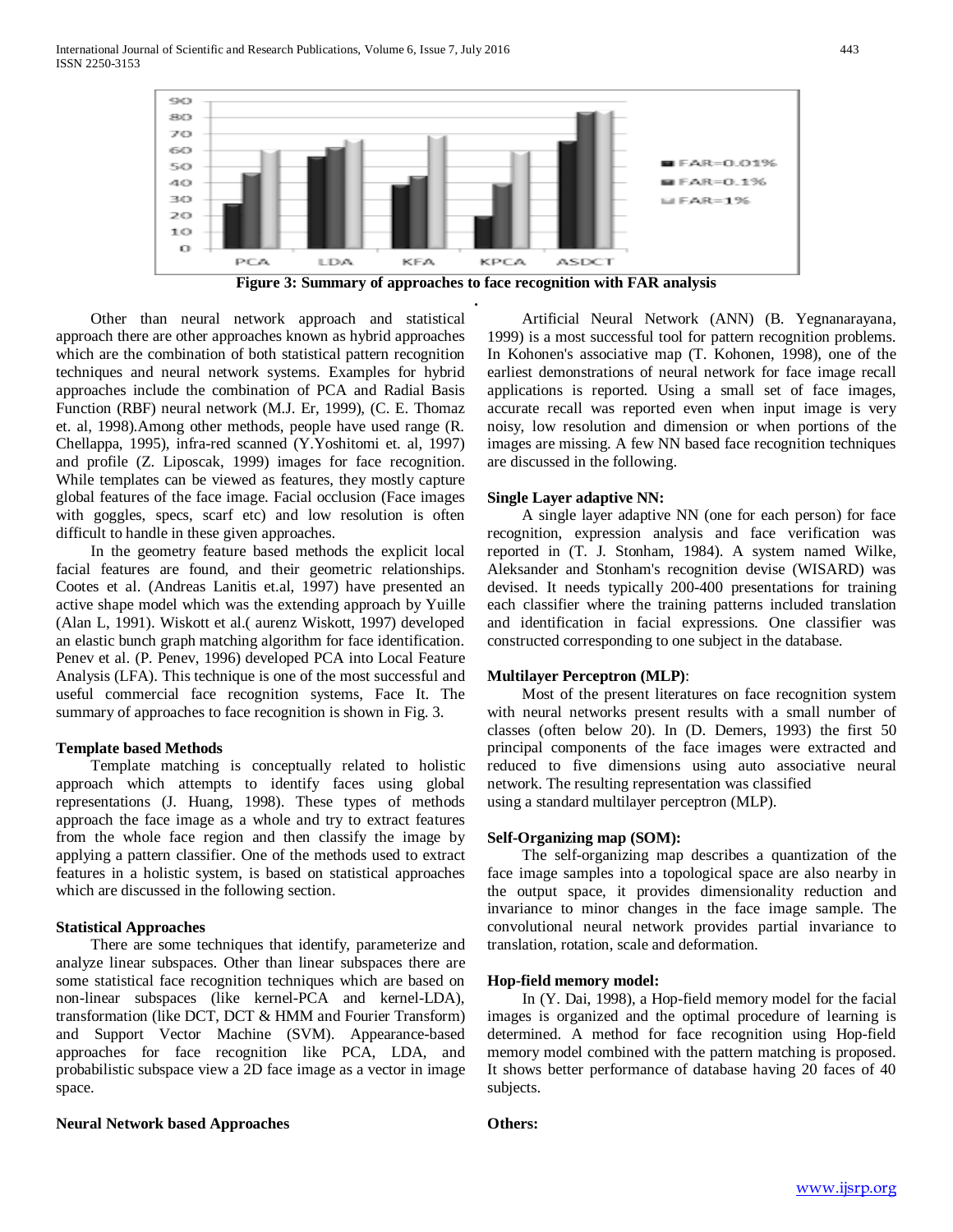A hierarchical neural network is grown automatically and not trained with gradient descent was used for face recognition or identification by Weng (J. Weng, 1995). They found good and more accurate results for discrimination of ten subjects. The ability of the compression networks was demonstrated by Cottrell and Fleming in (G. W. Cottrell, 1990).

 In (Vladimir N, 1995) linear auto associative networks, non-linear auto-associative (or compression) and/or heteroassociative back propagation networks are explored for face processing. In (Shang-Hung, 1997) Lin et al. proposed a face recognition technique based on Probabilistic Decision based Neural network (PDBNN). It adopts a hierarchical network structures with non-linear basis functions and competitive credit assignment scheme. It demonstrated a successful application of PDBNN on FERET and ORL databases. The mixture consists of ensembles of radial basis functions (RBFs). Inductive Decision Trees (IDTs) and SVMs implement the "gating network" components. Experimental results yield good results on gender, ethnic and pose classification, which can be effectively used in face recognition.

 The hybrid approaches use both statistical pattern face recognition techniques and neural networks.

## **PCA and RBF**:

 The use of RBF on the data extracted by discriminated Eigen-features suggested by Er et al. They used a hybrid means the combination of learning algorithm to decrease the dimension of the search space in the gradient method, which is very complicated for optimization of high dimension problem in face images. Firstly, they tried to extract the face image features by principal component analysis, Independent component analysis and linear discriminated analysis methods. Secondly, they developed hybrid learning algorithm to train the RBF Neural Networks, so the dimension of the search memory space is significantly decreased in the gradient method. Thomaz et al. also studied on combining two methods PCA and RBF neural network.

### III. DISCUSSION AND REMARKS

 In this paper, we presented some major issues on face recognition. These are as follows:



**BASIC STEP FOR FR o** An automatic face recognition system are mainly comprised of three steps.[3] Result Output Input image(image<br>sequence) Face<br>recognition **Feature**<br>Extraction **Detection** Basic flowchart of a face recognition

## **Face detection:**

 For the constrained conditions, many face detection methods for static image are not directly suitable to the task in video. We classified current approaches into groups, and summarized their pros and cons.

#### **Face tracking:**

 In face tracking head rotation and pose variations are measure issues. Face tracking is a significant procedure in face recognition. It usually exploits statistical model, example-based model, and skin color information to accomplish the tracking task. In addition, for these methods it also exploits CAMSHIFT, condensation, adaptive Kalman filter algorithms.

#### **Face recognition:**

 Since the spatio-temporal information plays a significant role in face recognition, how to fully exploit redundancy information in the video sequence is a key issue for video based recognition. One of the chief advantages of video over still frames is that fact accumulation over multiple frames can provide better face recognition performance.

Consequently, face recognition in video possesses more challenges to the current face recognition systems. Use of three dimensional face image models has been suggested as a way to compensate for low resolution, low dimension, poor contrast and non-frontal pose. By the way of constructing a 3D face model from multiple non-frontal frames in a video, and then generating a frontal view from the derived 3D model, and finally using a 2D face recognition algorithm to recognize the synthesized frontal view, the spatio-temporal information can be fully employed. Meantime, it will help solve the problem of occlusion, pose variance and illumination issues caused by video frame's poor quality.

#### **REFERENCES**

- [1] J. Goldstein, L. D. Harmon, and A. B. Lesk, "Identification of Human Faces," Proc. IEEE, May 1971, Vol. 59, No. 5, 748-760.
- [2] L. Sirovich and M. Kirby, "A Low-Dimensional Procedure for the Characterization of Human Faces," J. Optical Soc. Am. A, 1987, Vol. 4, No.3, 519-524.
- [3] M. A. Turk and A. P. Pentland, "Face Recognition Using Eigenfaces," Proc. IEEE, 1991, 586-591.
- [4] R. Chellappa, C. L. Wilson, and S. Sirohey, 1995. Human and Machine Recognition of Faces: A Survey, Proc.of the IEEE, vol.83, no.5, pp.705-740